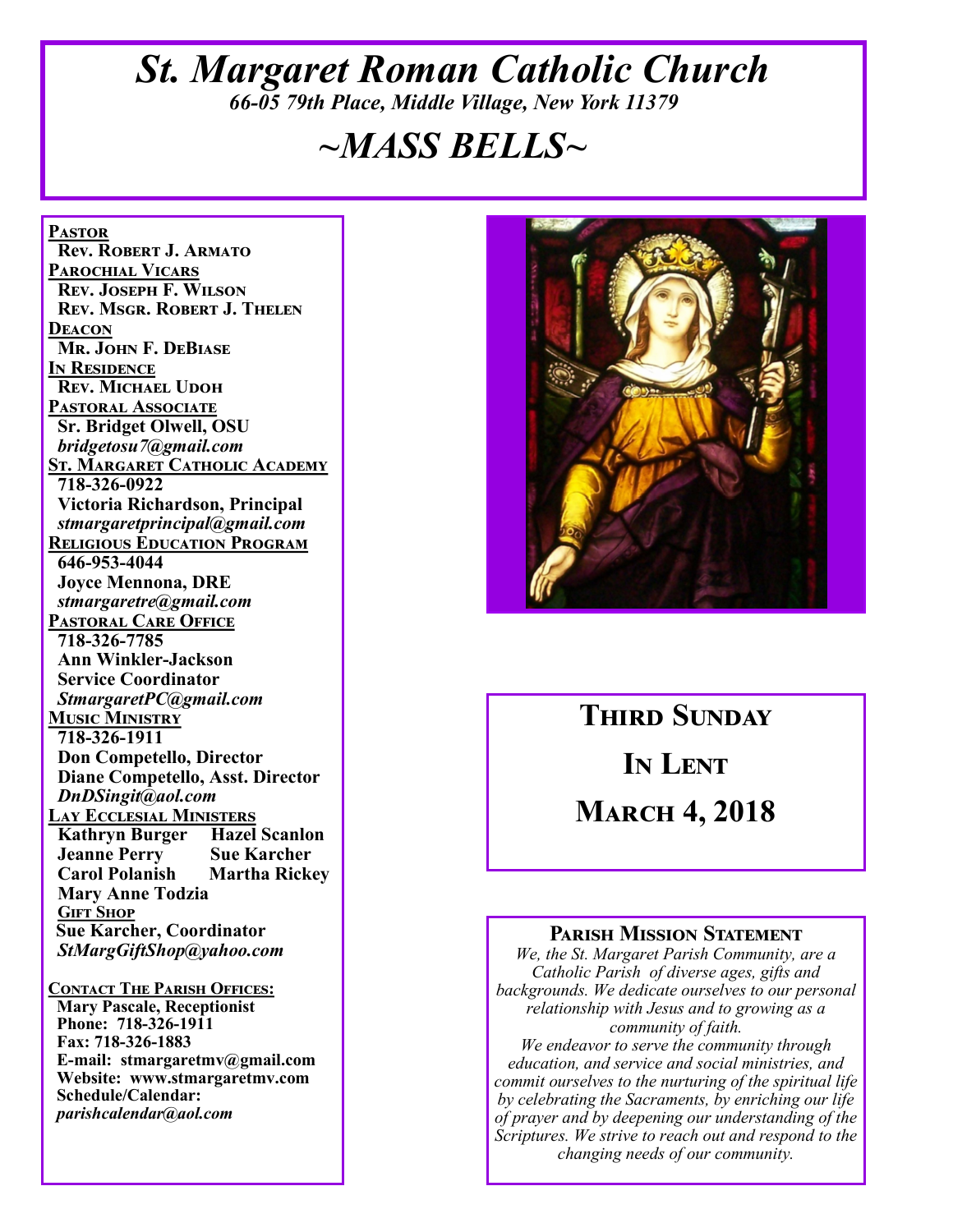# *MASSES FOR THE WEEK*

| SUN.                 | <b>MARCH 4 - THIRD SUNDAY IN LENT</b>                                                                                                                                                                                                                                                                                                                                      |  |
|----------------------|----------------------------------------------------------------------------------------------------------------------------------------------------------------------------------------------------------------------------------------------------------------------------------------------------------------------------------------------------------------------------|--|
| 7:30                 | Eileen Flynn                                                                                                                                                                                                                                                                                                                                                               |  |
| 9:00                 | Anna Premiano/Giuseppina Scaturro/<br>Massimo Cappela/Antonino Realmuto/Maria<br>Coppola/Filippa Cracchiolo/                                                                                                                                                                                                                                                               |  |
| 10:30<br><b>NOON</b> | People of the Parish<br>Edward H. & Ellen T. Morrissey/Nellie Malone<br>Tollis                                                                                                                                                                                                                                                                                             |  |
| 5:00PM               | Aurora Cermeli                                                                                                                                                                                                                                                                                                                                                             |  |
| MON.                 | <b>MARCH 5 - LENTEN WEEKDAY</b>                                                                                                                                                                                                                                                                                                                                            |  |
| 7:00                 | David L. Ortiz (ANNI)                                                                                                                                                                                                                                                                                                                                                      |  |
| 9:00                 | Albert & Julia Paetzig                                                                                                                                                                                                                                                                                                                                                     |  |
| TUE.                 | <b>MARCH 6 - LENTEN WEEKDAY</b>                                                                                                                                                                                                                                                                                                                                            |  |
| 7:00                 | <b>Purgatorial Society</b>                                                                                                                                                                                                                                                                                                                                                 |  |
| 9:00                 | Louis Meyers                                                                                                                                                                                                                                                                                                                                                               |  |
| 9:30                 | Stations of the Cross - Italian                                                                                                                                                                                                                                                                                                                                            |  |
| WED.                 | <b>MARCH 7 - STS. PERPETUA/FELICITY</b>                                                                                                                                                                                                                                                                                                                                    |  |
| 7:00                 | Ann LoFaso                                                                                                                                                                                                                                                                                                                                                                 |  |
| 9:00                 | Dominick Sepi                                                                                                                                                                                                                                                                                                                                                              |  |
| 9:30                 | Stations of the Cross - English                                                                                                                                                                                                                                                                                                                                            |  |
| THU.                 | <b>MARCH 8 - ST. JOHN OF GOD</b>                                                                                                                                                                                                                                                                                                                                           |  |
| 7:00                 | John Ciorcari (BIRTH)                                                                                                                                                                                                                                                                                                                                                      |  |
| 9:00                 | Josie Dorsaneo                                                                                                                                                                                                                                                                                                                                                             |  |
| FRI.                 | <b>MARCH 9 - ST. FRANCES OF ROME</b>                                                                                                                                                                                                                                                                                                                                       |  |
| 7:00                 | Gaspar Labita                                                                                                                                                                                                                                                                                                                                                              |  |
| 9:00                 | Arthur Savarese (ANNI)                                                                                                                                                                                                                                                                                                                                                     |  |
| 7:30PM               | Stations of the Cross - English                                                                                                                                                                                                                                                                                                                                            |  |
| SAT.<br>9:00         | <b>MARCH 10 - LENTEN WEEKDAY</b><br><b>COLLECTIVE: Kenneth Kasner/Carol Falk/</b><br>Denise Napolitano (ANNI)/John Sebastian Udoh/                                                                                                                                                                                                                                         |  |
| 11:45<br>5:00PM      | Rosemary Sebastian Udoh Ignatius/<br><b>MONTHLY MEMORIAL MASS: Mary C.</b><br>Marga/Anthony J. Torre/Eugene Pasculli/<br>Gerard W. Michels/Filippa Cracchiolo/David<br>J. McConville/Margaret Swiatocha/Frederick<br>J. LeDoux/Eileen DeLeonardis/Rita Savasta/<br>Sylvester J. Speicher/Michael J. Caslin/Anna B.<br>Takacs/Salvatrice Gioia/<br><b>Erick Steigerwald</b> |  |
| SUN.<br>7:30<br>9:00 | <b>MARCH 11 - FOURTH SUNDAY IN LENT</b><br><b>Charles Chiarello</b><br>Antonino Catalano/Caterina Garolfalo/Giovanni<br>Ferrara                                                                                                                                                                                                                                            |  |

- 10:30 Louise Moeller
- NOON Fire Lt. Kevin J. & William Pfeifer
- 5:00PM People of the Parish



**DON'T FORGET TO SET YOUR CLOCKS AHEAD, NEXT SUNDAY, MARCH 11TH**

# **PARISH INFORMATION**

**If you're not registered, please visit the Rectory office, which is open from Monday through Friday, 9 am to noon and 1 pm to 7:30 pm.**

**CONFESSIONS** - Saturday, 4-4:45 pm or by appointment with a priest.

**NOVENA** to Our Lady of the Miraculous Medal Mondays after the 9am Mass.

**MORNING PRAYER** daily from Monday through Friday at 8:45 am.

**BAPTISMS** take place on the 1st and 3rd Sundays of the month. Please call the rectory for an appointment and to register your child.

**WEDDINGS MUST** be scheduled at least six months in advance by appointment with a priest or a deacon. Please call the rectory office. For marriage preparation information visit www.pre-cana.org.

**THE BEREAVEMENT GROUP** meets on the 1st and 3rd Thursday of the month at 10 am in the Convent meeting room. Call Ann at 718-326-7785.

**THE ENGLISH CHOIR** rehearses on Tuesday, at 7 pm in the Church. Tenors and baritones needed!

**IL CORO ITALIANO** prattica ogni Domenica prima della Messa Italiana.

**THE CHILDREN'S CHOIR** rehearses on Thursday, from 6-7 pm in the Church. For more info, DnDsingit@aol.com

**BOY SCOUT TROOP #119** meets on Tuesdays from 7:15-9 pm in the Parish Hall. New members are welcome, age 10 1/2 & up. Call Mr. Krzewski, 718-894-4099.

**CUB PACK #119** meets on Mondays from 7-8:30 pm in the Parish Hall. New members welcome, age 6 to 10-1/2. Call Mr. Krzewski, 718-894-4099.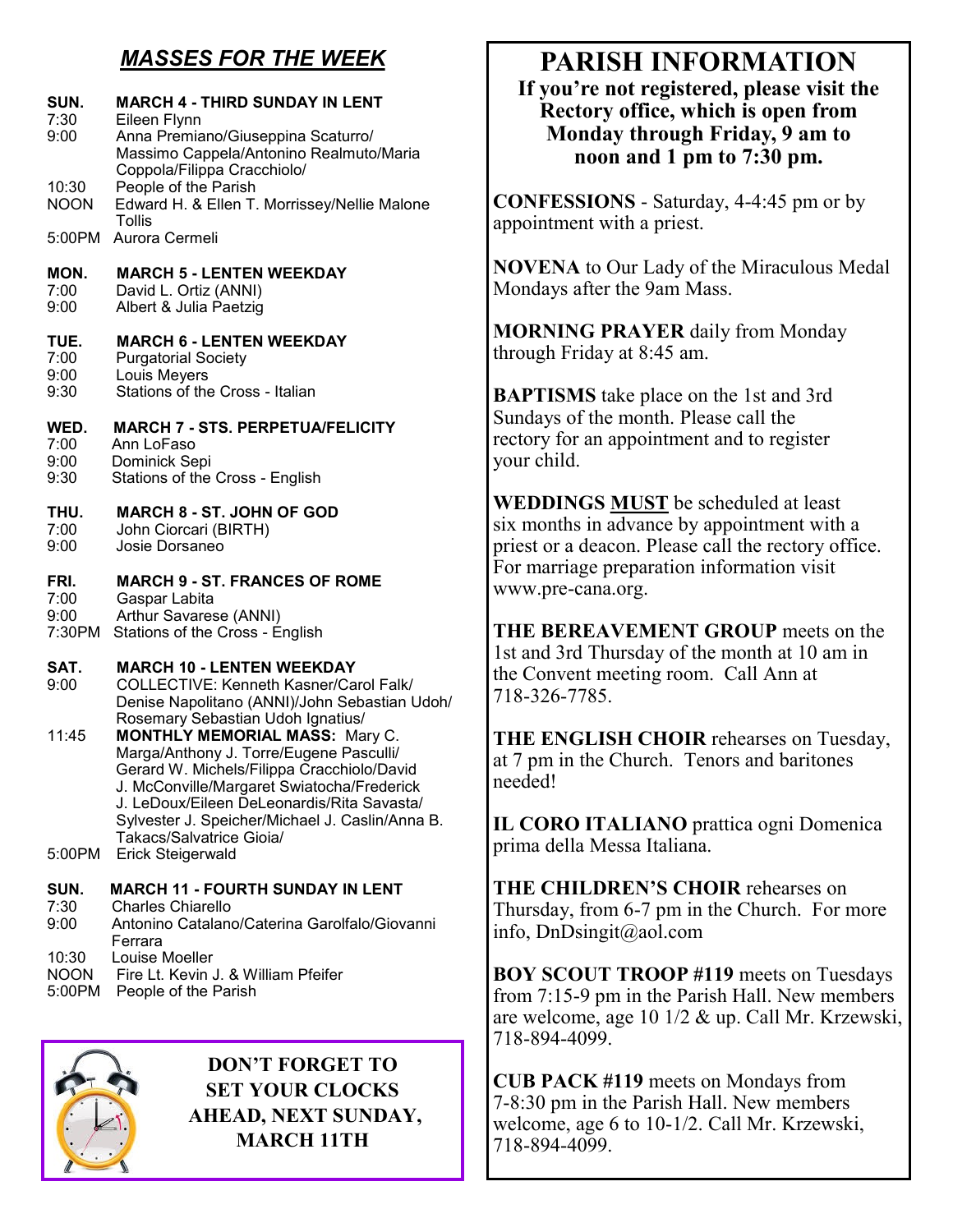# PLEASE PRAY FOR OUR SICK

Karen Guarascio, Connie Faccibene, Eileen Hinrichs, Linda Frazier, Cari Ann Falk-LoBello, Glen Falk, Ronald Frazier, John Downer, Robert Sabini, Lee Falk, Scott White, Baby McKinley Kelleher, Sean Harrison, Justin James Quirke, Parish Wert, Michael Hirst, Elizabeth Ott, Marion Caracciola, Baby Keila Mary Champoli, Brooke and Alexa Renda, The Ferrugio Family, Sandra Slattery, Shirley Chesley, Jim Daniels, Lola Anderson, George McGarry, Michael Mavin, Denis Fink, Marc Pagnozzi, John Vannata, Richard Santangelo, Joseph Simon, James Taylor, James Leung, Dr. Joan Virostko, Alfie Poje, Margaret Cosentino, Ann Pompeo, Gloria Mojica, Larry Dumbra, Bob Marvin, Joseph O'Brien, Katie Bryzgornia, Daniel Fox, Domenica Millitello, Caterina D'Anna, Evelyn Mojica, Immaculate Marge D'Elia, Carol Arevalo, Jim O'Driscoll, Victoria Lippolis, Mary Rigovich, Matteo Sabini, Charles Schaaf, Joseph Russo, Alvaro Andrez Gonzalez.

*The names will remain for 3 months; please call 718-326-1911 and ask for continued prayers.*

#### **Prayer Requests**

**Pray for vocations to the Priesthood and Religious Life. Please pray for our men and women from our Parish serving in the defense of our country: Lt. Col. Thomas Frohnhoefer Sgt. Robert A. Domenici** 



*WE RECALL OUR BELOVED DECEASED*

*May they rest in Christ's Peace!*

### **MEMORIALS**

are available for the altar candles, sanctuary lamps, and bread and wine. Make arrangements at the Rectory

### **DURING THE SEASON OF LENT, WE WILL HAVE STATIONS OF THE CROSS AS FOLLOWS:**

| <b>Tuesdays</b>   | 9:30am             | In Italian |
|-------------------|--------------------|------------|
| <b>Wednesdays</b> | 9:30am             | In English |
| Fridays           | 7:30 <sub>pm</sub> | In English |

# **TODAY'S READINGS**

**First Reading** - God gives the Law through Moses (Exodus 20:1-17 [1-3; 7-8; 12-17]

**Psalm** - LORD, You have the words of everlasting life (Psalm 19).

**Second Reading** - We proclaim Christ crucified (1 Corinthians 1:22-25).

**Gospel** - Many began to believe in Jesus' Name when they saw the signs He was doing (John 2:13-25).

# **READINGS FOR THE WEEK**

| Monday: | 2 Kgs 5:1-15b; Lk 4:24-30 |
|---------|---------------------------|
|---------|---------------------------|

Tuesday: Dn 3:25, 34-43; Mt 18:21-35

Wednesday: Dt 4:1, 5-9; Mt 5:17-19

Thursday: Jer 7:23-28; Lk 11:14-23

Friday: Hos 14:2-10; Mk 12-28-34

Saturday: Hos 6:1-6; Lk 18:9-14

Sunday: 2 Chr 36:14-16, 19-23; Ps 137; Eph 2:4-10; Jn 3:14-21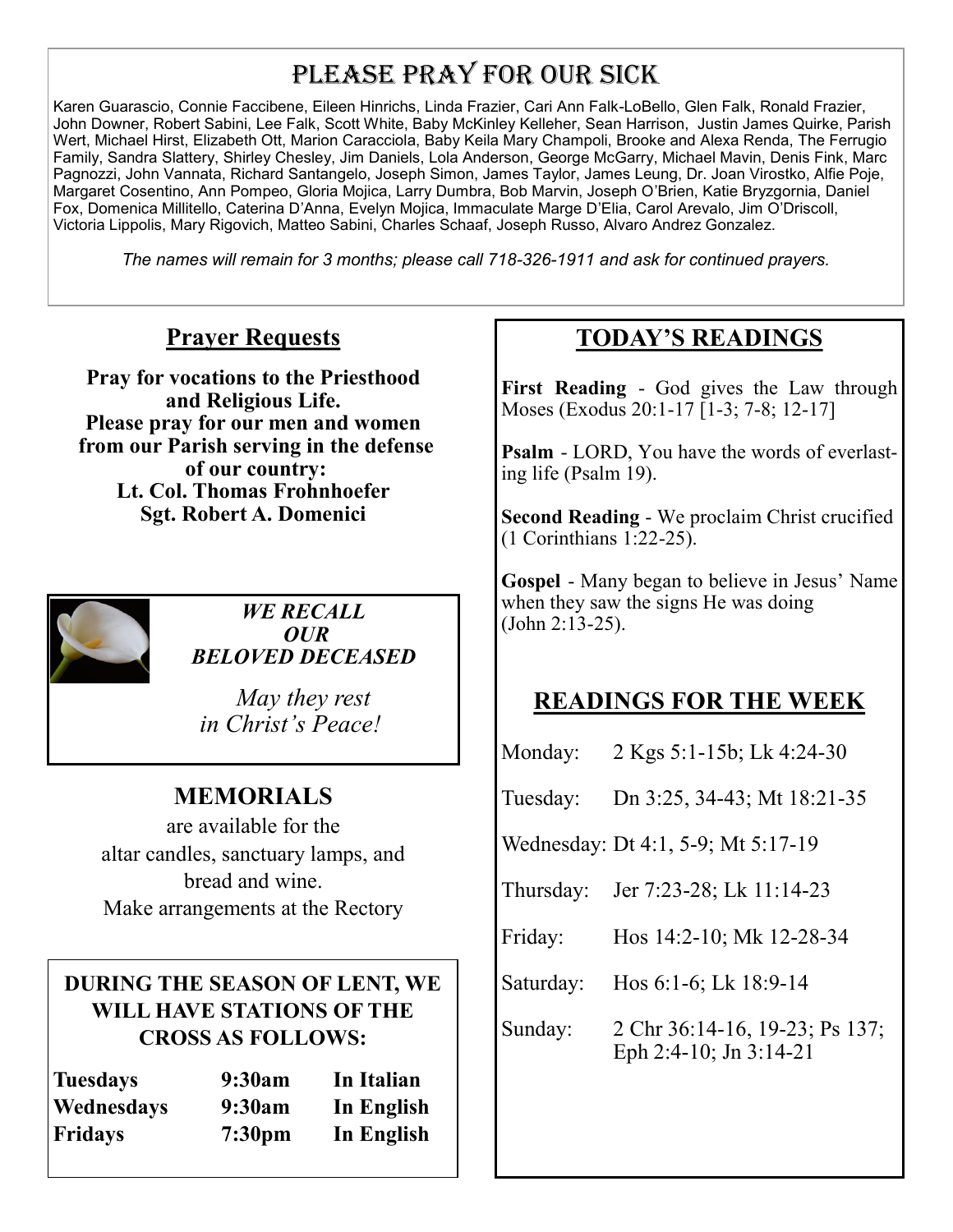#### **FAITH DIRECT**

Fast. Pray. Give up your Envelopes! We invite you to help your parish save money by giving up your offertory envelopes this Lent! Enrolling with *Faith Direct* will provide St. Margaret Parish with consistent support and simplify your giving without the wasteful envelopes. Join

us in giving up envelopes this Lenten season!

Visit **www.faithdirect.net** and use our Church code: **NY299.**

 Thank you for your continued support of our parish family! May God, Who is never outdone in generosity, bless you!

**~Fr. Armato**

# **ANNUAL CATHOLIC APPEAL**

 The **2018 Annual Catholic Appeal** is about to begin, calling for the participation of *every* family in the Parish to support the needs of the Church in the Diocese of Brooklyn, including here in Middle Village. Our Parish goal has been set at **\$69,365**, which will help the Diocese to provide social services, assistance to the elderly, assisted living housing for retired priests, youth outreach, and other services. Whatever we raise above our goal will be returned to the Parish to help us address our own local needs, which are various and many.

 Previous donors will receive a direct mailing from the Appeal offices; envelopes will be provided in the Church during the registration period for anyone making a firsttime donation.

 Please consider prayerfully your own level of participation and respond as generously as you can once the Appeal begins. Some can make a large donation; many can give but a little; everyone can give something. We can achieve our goal together!

#### **MASS OF ANOINTING OF THE SICK SATURDAY, MARCH 17TH**

Our Lady of Hope Church, at 1:00pm. Light refreshments will be served in the School Cafeteria after the Mass. For more information **718-429-5438** or **wwwourladyofhopeparish.org** Sponsored by The Senior Goal Group

# *LENTEN REGULATIONS 2018*

#### **WEEKDAYS OF LENT:**

There is no obligation to fast. However, voluntary acts of self-denial are recommended.

#### **ASH WEDNESDAY & GOOD FRIDAY:**

These are days of Fast and Abstinence from meat, (this includes chicken). There is a limit of one full meal on these days for all between the ages of 18 and 59 inclusive.

#### **DAYS OF ABSTINENCE: ALL FRIDAYS IN LENT**

All who have reached their 14th year are bound to abstain totally from meat.

#### **EASTER DUTY OBLIGATION:**

After they have received their First Holy Communion, Catholics are bound by the obligation of receiving Holy Communion at least once a year. This precept should be fulfilled during the Easter Season. Catholics are also bound to confess serious (mortal) sins at least once a year, but this is not limited to the Lenten/Easter Season.

### **GIORNATA DI PREGHIERA**

The Italian Apostolate of the Diocese of Brooklyn will offer a **Lenten Day of Prayer in Italian** at the Immaculate Conception Center in Douglaston on Saturday, March 17, beginning at 9:30 am. It will include devotional prayer, spiritual conferences, Mass with Bp. DiMarzio, and a hot lunch. The cost is \$20 per person. Call **718-649-0324** to register.

### **DEANERY CORNER . . .**

**Our Lady Queen of Martyrs** *Taste of the World, International Food Festival*

Sunday, March 11th., 2:30 - 5pm OLQM School auditorium, entrance at back of parking lot. \$30p/p at the door. For tickets call **718-268-6251.**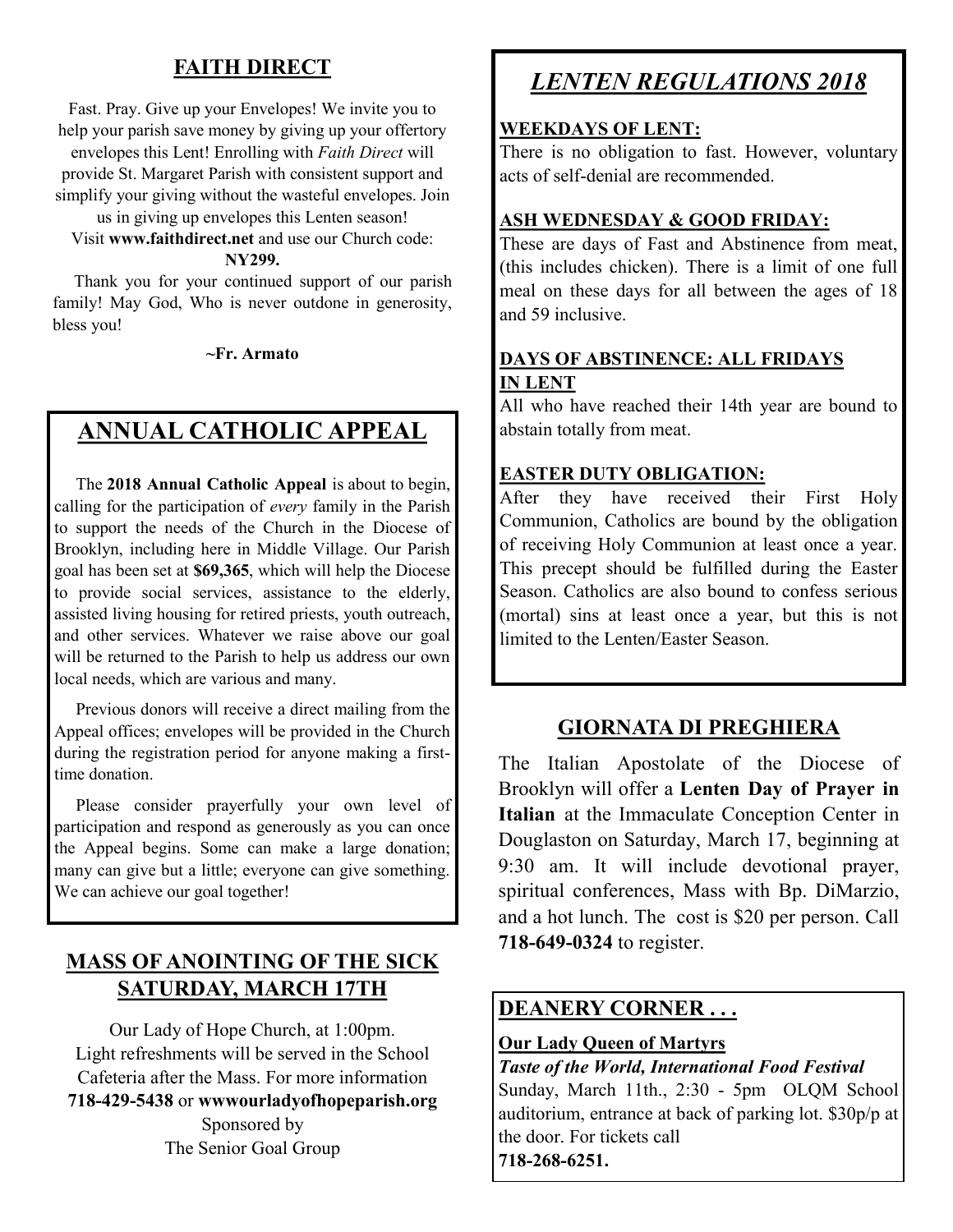# **School News**

We began the Lenten season thinking about ways we can be more like Jesus. All students in Kindergarten to Grade 8 have reflected on their sacrifices by placing them on crosses located on each floor. As a school community, we are collecting coins and placing them in baby bottles to help the **Bridge to Life program.** This is our first year as an academy to participate in the program. We look forward to helping others. Don't forget registration is ongoing; don't miss your spot in our great school! Call our office (**718-326-0922)** to schedule a tour. We have many great programs to offer; scholarships are also available.

#### **MASPETH TOWN HALL**

will offer Regents Review classes during the month of June in Global Transition, Living Environment, Chemistry, Earth Science, US History & Government, Algebra I, Algebra II, Geometry and Physics. Each class has a maximum of 12 students. The fee is \$80 per course. Registration is on a first come/ first served basis. If you are interested, please call their office between 9am and 5pm: **718-335-6049.**



# **LIVE:**

# *TKA AND JUDY TORRES*

Friday, April 20th - doors open at 8:00pm St. Margaret Gym \$50.00 p/p (includes 1 drink) For tickets call **Katy, 718-326-0922**





# *SAINT FRANCES OF ROME*

 Frances's life combines aspects of secular and religious life. A devoted and loving wife, she longed for a lifestyle of prayer and service, so she organized a group of women to minister to the needs of Rome's poor.

 Born of wealthy parents, Frances found herself attracted to the religious life during her youth. But her parents objected, and a young nobleman was selected to be her husband.

 As she became acquainted with her new relatives, Frances soon discovered that the wife of her husband's brother also wished to live a life of service and prayer. So the two, Frances and Vannozza, set out together, with their husbands' blessing, to help the poor.

 Frances fell ill for a time, but this apparently only deepened her commitment to the suffering people she met. The years passed, and Frances gave birth to two sons and a daughter. With the new responsibilities of family life, the young mother turned her attention more to the needs of her own household.

 Within a few years, a great plague began to sweep across Italy. It struck Rome and left Frances's second son dead. Frances used all her money and sold her possessions to buy whatever the sick might possibly need. Frances and Vannozza went door to door begging. Later, Frances's daughter died, and the saint opened a section of her house as a hospital.

 Frances became more convinced that this way of life was so necessary for the world, and it was not long before she requested and was given permission to found a society of women bound by no vows. They simply offered themselves to God and to the service of the poor. Once the society was established, Frances chose not to live at the community residence, but rather at home with her husband. She did this for seven years, until her husband passed away, and then came to live the remainder of her life with the society, serving the poorest of the poor.